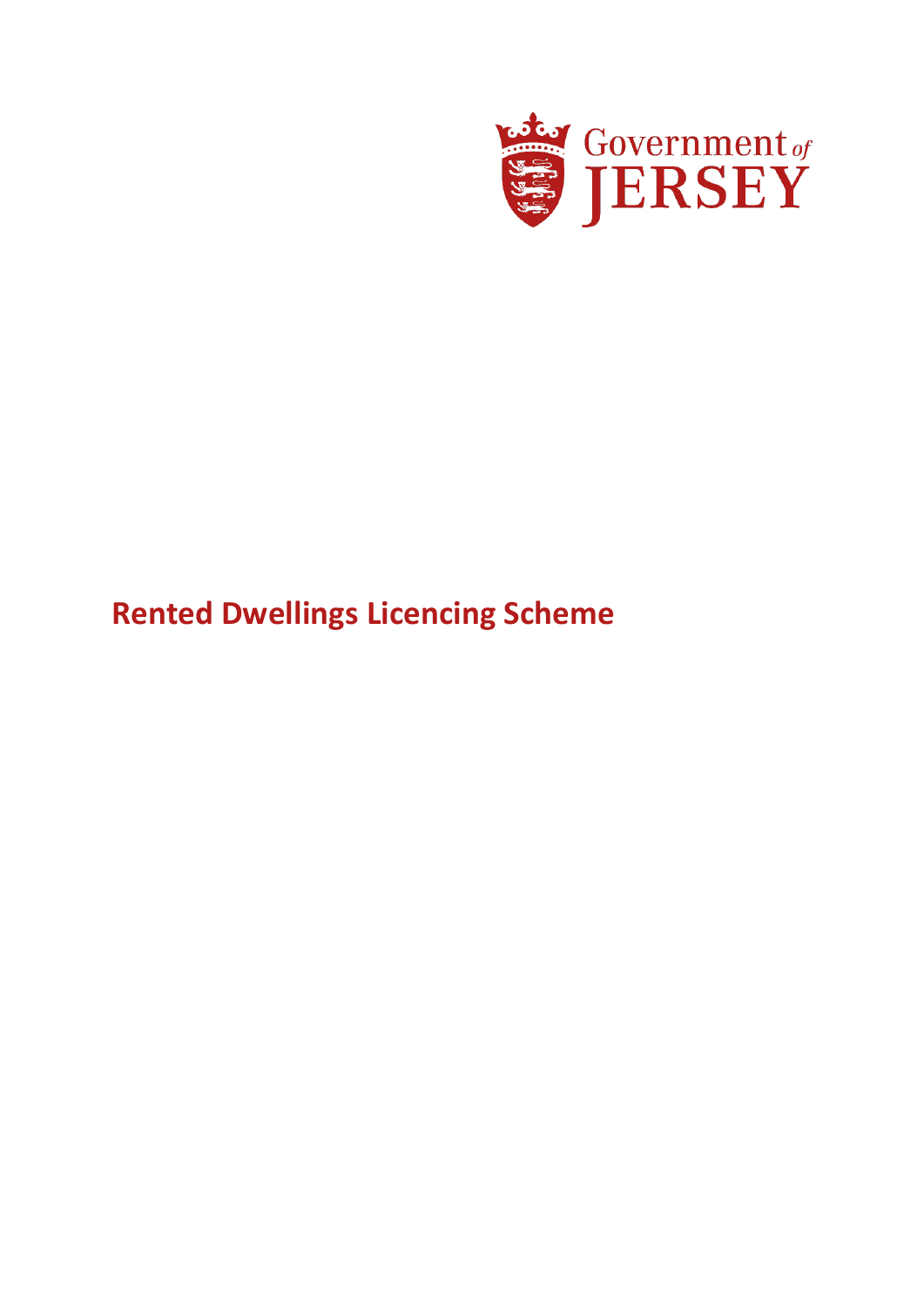### **Contents**

| <b>Introduction</b>                        | 3                       |
|--------------------------------------------|-------------------------|
| Why Licencing of the Private Rental Sector | 3                       |
| Proposal                                   | 5                       |
| <b>Landlord Accreditation - Rent Safe</b>  | 5                       |
| <b>The Licencing Application Process</b>   | 6                       |
| <b>Charges and Fees</b>                    | $\overline{\mathbf{z}}$ |
| <b>Summary</b>                             | 8                       |

**Appendix A** – Draft Public Health and Safety (Rented Dwellings) (Licensing) (Jersey) Regulations 201-

- **Appendix B –** Proposed licence conditions
- **Appendix C –** Frequently asked questions
- **Appendix D -** Proposed charging structure and worked examples
- **Appendix E –** Rent Safe minimum standards
- **Appendix F –** Application flow diagrams pre and post 31 January 2020

#### *Supplementary legislation*

- *Public Health and Safety (Rented Dwellings – Minimum Standards and Prescribed Hazards) (Jersey) Order 2018*
- *Residential Tenancy (Condition Reports) (Jersey) Order 2014*
- *Residential Tenancy (Deposit Scheme) (Jersey) Regulations 2014*
- *Residential Tenancy (Supply of Services) (Jersey) Order 2013*

**Page**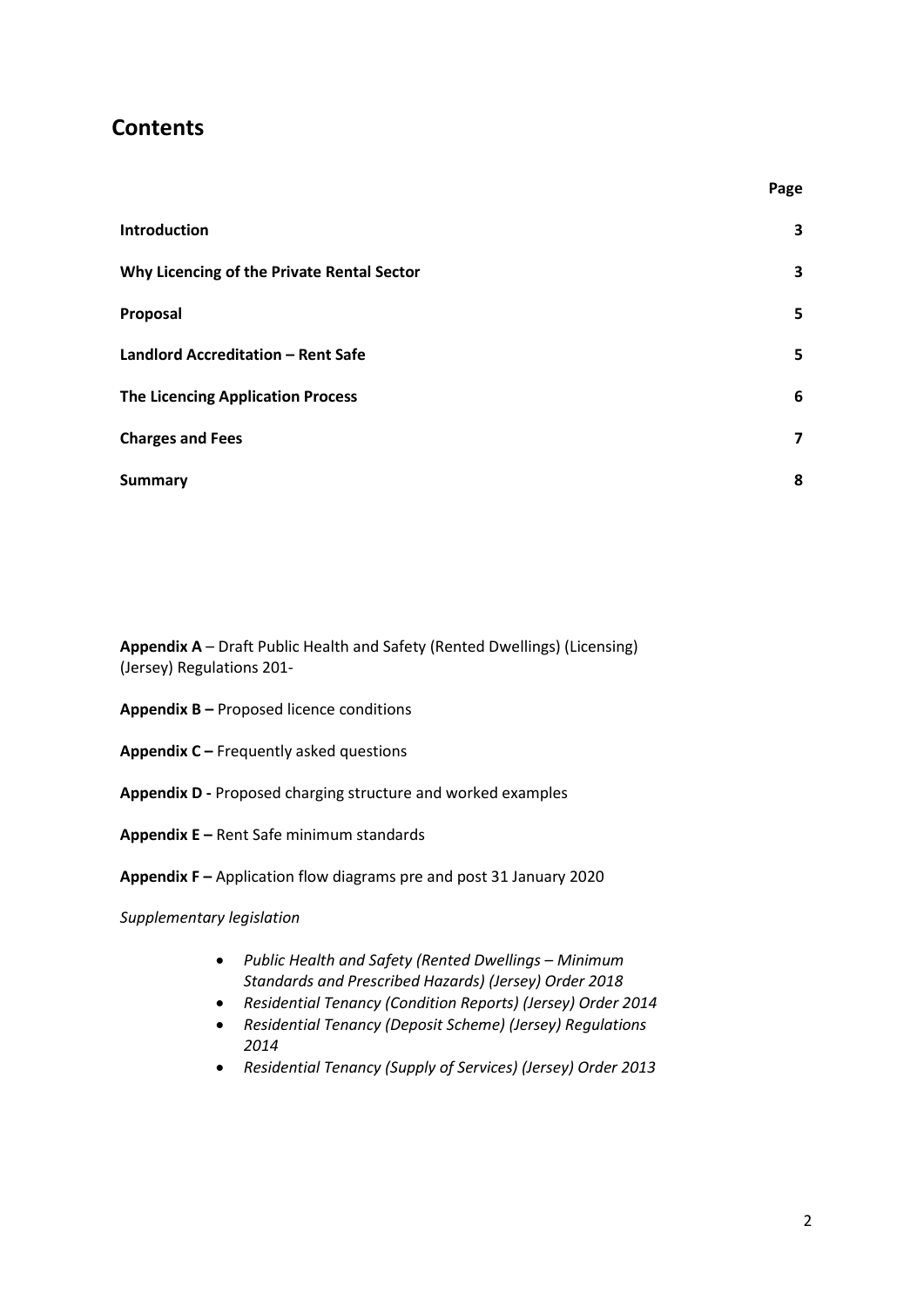# **Rented Dwellings Licencing Proposal**

### **Introduction**

The Government of Jersey introduced the Public Health and Safety (Rented Dwellings) (Jersey) Law in October 2018. This Law provides the tools necessary to address health and safety deficiencies within the private rental sector.

The rental sector licencing proposal; also referred to as "the scheme" will be established through introduction of Regulations titled draft 'Public Health and Safety (Rented Dwellings) (Licensing) (Jersey) Regulations 201- **Appendix A**.

The scheme considers compliance with all legislation related to the safe use of the property, legal use of tenancy agreements, inventories and tenant deposits. The proposal does not relate to legal matters surrounding tax requirements or whether the landlord chooses to purchase buildings or contents insurance.

Specific references to a proposed licencing scheme were made by the States Assembly on two occasions. The Law was voted on by the States Assembly on two occasions. On both occasions it was unopposed. The ability for the Minister to bring forward a proposal for licencing as part of the above Law were referenced during the Scrutiny Panel for the Law in 2017.

# **Why Licencing of the Private Rental Sector?**

The property conditions of the private rental sector were, prior to the introduction of the Public Health and Safety (Rented Dwellings) (Jersey) Law 2018 unregulated. Licensing assists in improving standards of those properties that fail to meet minimum standards by placing an obligation on the industry to identify all properties, so enabling inspection. Those that are rented in compliance with existing legislation will see little change, whilst highlighting those properties that place tenants at risk of injury or ill health and / or are subjected to poor management standards.

Licensing has been used in other areas on Jersey to regulate specific industries where specific health and safety risks are associated with that industry.

The following areas are targeted through this proposed licencing scheme:

#### **Health**

The link between health and housing is well documented in articles such as;

Shelter's 'Chance of a Lifetime' https://england.shelter.org.uk/ data/assets/pdf file/0016/39202/Chance of a Lifetime.pdf

And mind's 'Brick by Brick' <https://www.mind.org.uk/media/17947884/20171115-brick-by-brick-final-low-res-pdf-plus-links.pdf>

Those at most risk of ill health and / or injury being the young and the elderly. The majority of childhood asthmas can be traced back to exposure to mould.

Excess cold and premature deaths are directly correlated in our elderly population.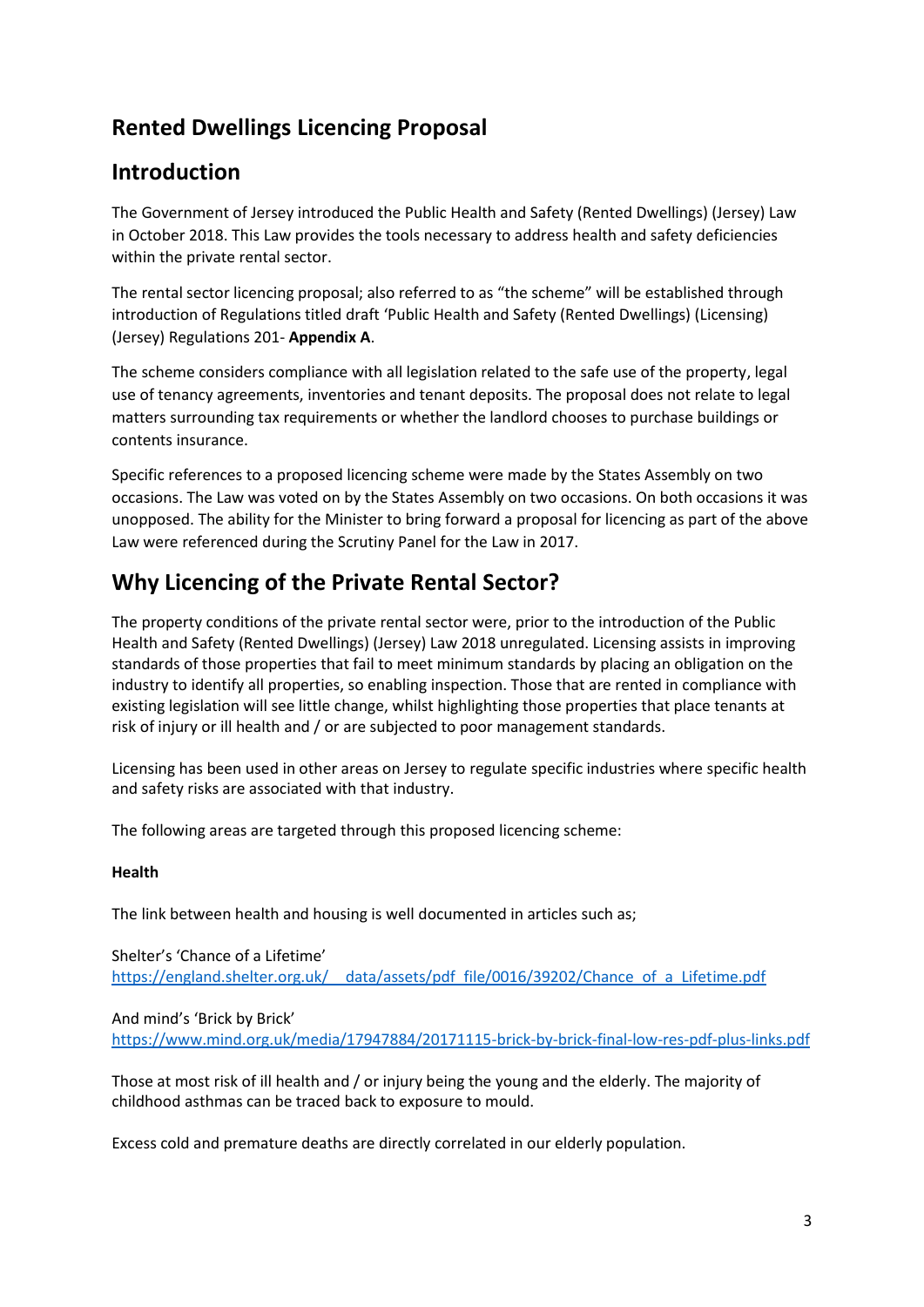The most common hazards in a home relate to falls and excess cold. Licensing enables the early identification of these hazards during compliance visits. There are also specific licence conditions relating to the safety of gas and electrical installations, the provision of smoke detectors and where appropriate carbon monoxide detectors; and the adequacy of arrangements for carrying out repairs to properties. Poor housing means lower life chances for our residents and understanding the impact of poor housing conditions on health outcomes and mitigating this is a key strategic housing objective for the Island.

#### **Support for tenants**

Licensing provides a clear indication of the standards that tenants can expect from their landlords. The licence conditions include a number of measures regarding the information that should be provided by landlords to their tenants.

A proposed register of licensed properties enables current and prospective tenants to confirm that the property they are renting or intending to rent is licensed. If the property is accredited on Rent Safe the tenant and landlord also know the property meets or exceeds the minimum legal requirements.

The Licensing scheme provides an avenue for tenants to raise concerns about the way their tenancy is being managed. It also enables them to complain about the way in which neighbouring properties are being managed, for example in dealing with anti-social behaviour.

#### **Homelessness prevention**

Licensing provides a degree of protection for tenants from 'revenge' and 'no fault' evictions.

Revenge evictions can occur if a tenant complains about a defect in the property. The landlord evicts the tenant through legal or non-legal process and re-lets the property advising the person what will occur if they complain. The regulating body, Environmental Health, receives regular complaints of revenge evictions occurring on the Island.

No fault evictions occur where the tenant is evicted through no fault of their own. They paid their rent on time, they followed the rules. However the landlord has decided at the end of a tenant's lease term that he no longer wishes to rent to that tenant.

If a property isn't licenced the landlord would have no legal ability to re-let the property until a licence was obtained, which could only be achieved if the property meets minimum standards. This reduces the risk of eviction following complaint and provides the tenant additional time for an alternative to be found.

Licensing will also prevent unsuitable accommodation from coming to the market until it is brought up to standard.

#### **Economic prosperity**

The growth of the private rental sector and its potential for levering in investment can contribute positively to the Island's economic growth. Licensing supports this objective by promoting professionally managed tenancies and good property conditions. This will raise the quality of the private rented offer in Jersey, create greater confidence in the sector and will increase the attractiveness of Jersey as a place to live and work.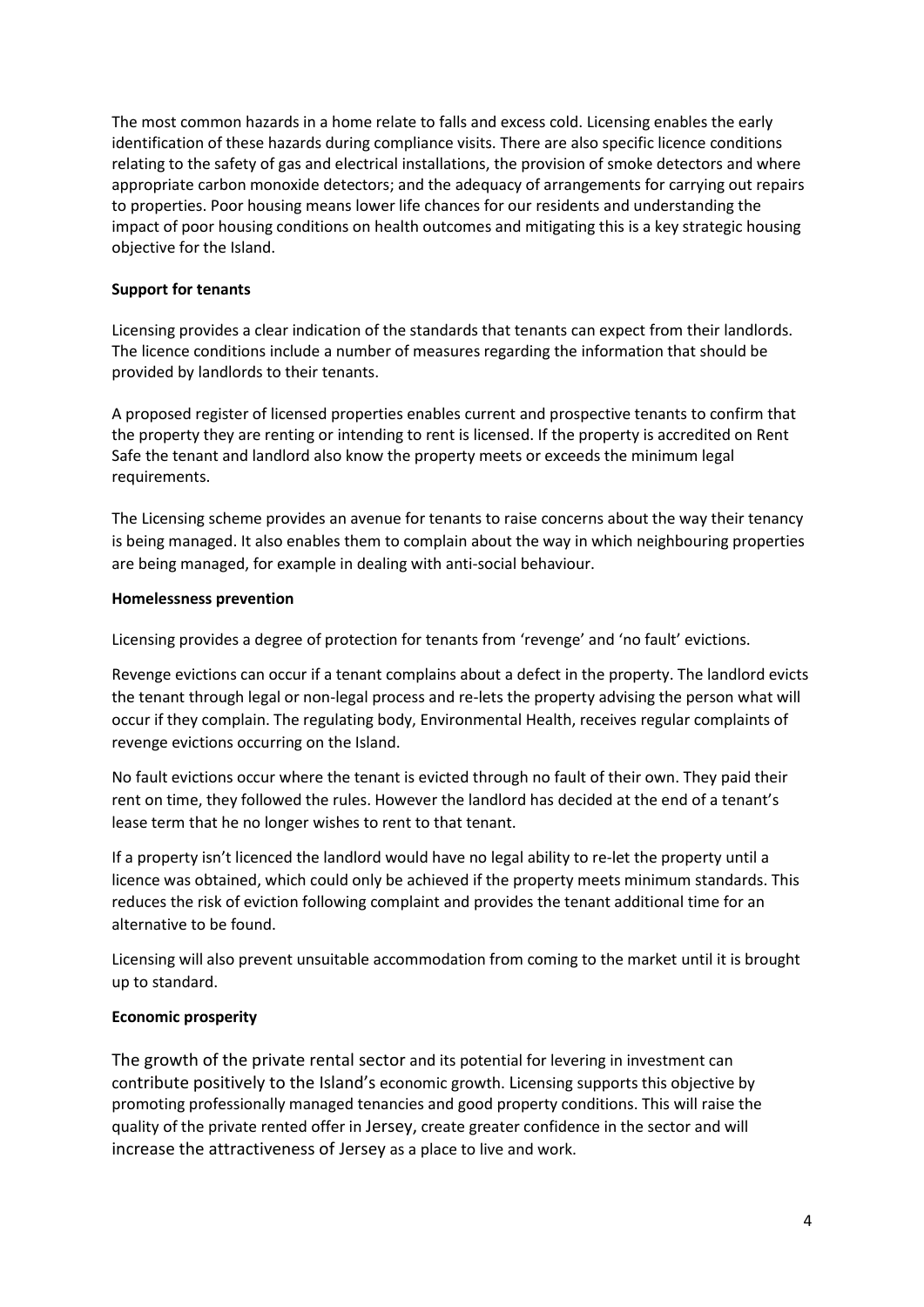### **Proposal**

The Government proposes that all dwellings defined as 'rental' within the Public Health and Safety (Rented Dwellings) (Jersey) Law 2018 should be licensed. Currently there is only requirement for lodging houses to be licenced under the Lodging Houses (Registration) (Jersey) Law 1962 and subsequent Orders.

Landlords, letting agents, managing agents and other interested bodies will have access to an online portal enabling application for a licence, timely processing and easy renewals. The intention is for licensing of the rental sector to improve the quality and management of privately rented properties in Jersey by setting a decent standard for landlords to comply with and enable compliance inspections to be undertaken where intelligence suggests the property is not being well managed.

This proposal is designed to increase confidence within the sector, reflecting the many good landlords whilst requiring poor landlords to improve their offer. Thus creating a level playing field. The proposed licence conditions can be found in **Appendix B**

#### **Tackling unlicensed properties**

Government is committed to ensuring a level playing field across the private rental sector, protecting Islanders from accommodation that is a potential risk to their health. Part of this commitment is to ensure all rental properties are licensed by actively pursuing those that have failed to obtain a licence.

#### **Compliance checks**

The majority of private rented dwellings meet minimum standards for health and safety. They are managed well, by people that wish to comply with their legal obligations. In recognition of this there are limited compliance checks unless intelligence identifies a need.

#### *Examples of intelligence sources*:

- Referral from the hospital if injury or ill health was a likely result of the conditions within a privately rented dwelling.
- The property is not accredited through Rent Safe and the licensing self-assessment form indicates the property fails to meet minimum standards.

**Appendix C** provides answers to some frequently asked questions.

# **Landlord Accreditation - Rent Safe**

Rent Safe is the Government of Jersey's landlord accreditation scheme and available only for properties that meet prescribed minimum standards. It is proposed any property accredited as part of this scheme will not be subject to a licence application fee. In recognition of the reduced need for inspection of such properties, a discounted charging structure is included as **Appendix D.**

Rent Safe uses a  $1 - 5$  star rating scheme, with only properties rated at three stars or above able to become accredited. Where a property fails to meet the minimum of three stars, advice is provided as to what should be done to achieve the minimum rating.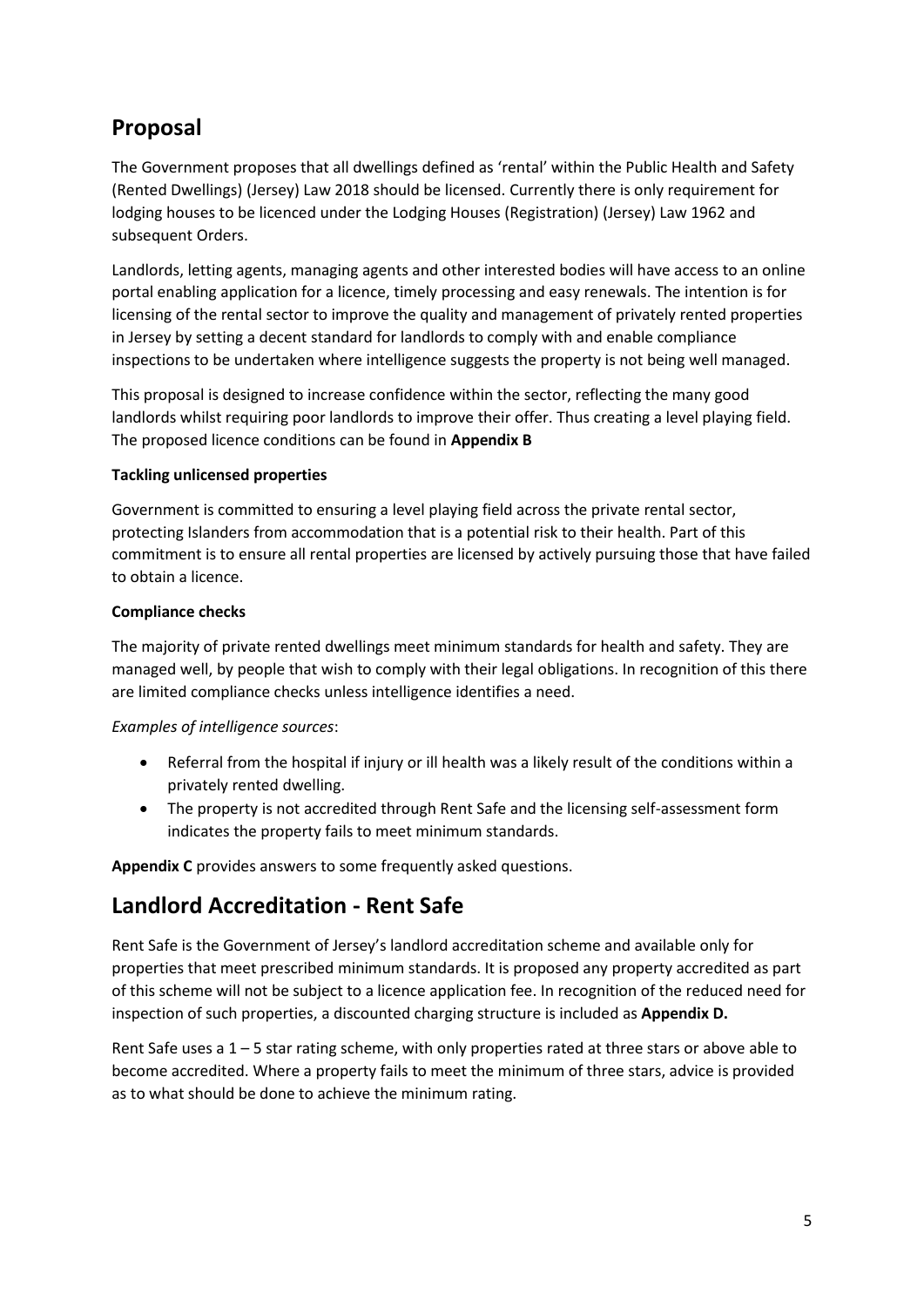The following table provides an overview of minimum standards required for a property to become accredited on Rent Safe.

| Number of stars | Standards                                                                                                                                                                                                                                                                                                                                                                                                                                                                                                                                                                             |  |
|-----------------|---------------------------------------------------------------------------------------------------------------------------------------------------------------------------------------------------------------------------------------------------------------------------------------------------------------------------------------------------------------------------------------------------------------------------------------------------------------------------------------------------------------------------------------------------------------------------------------|--|
| 3               | Meets the minimum requirements as prescribed by the following legislation:<br>Public Health and Safety (Rented Dwellings - Minimum Standards and<br>$\bullet$<br>Prescribed Hazards) (Jersey) Order 2018<br>Residential Tenancy (Condition Reports) (Jersey) Order 2014<br>٠<br>Residential Tenancy (Deposit Scheme) (Jersey) Regulations 2014<br>$\bullet$<br>Residential Tenancy (Supply of Services) (Jersey) Order 2013<br>$\bullet$                                                                                                                                              |  |
| 4               | Meets the minimum requirements as prescribed by the following legislation:<br>Public Health and Safety (Rented Dwellings - Minimum Standards and<br>$\bullet$<br>Prescribed Hazards) (Jersey) Order 2018<br>Residential Tenancy (Condition Reports) (Jersey) Order 2014<br>$\bullet$<br>Residential Tenancy (Deposit Scheme) (Jersey) Regulations 2014<br>$\bullet$<br>Residential Tenancy (Supply of Services) (Jersey) Order 2013<br>$\bullet$<br>All written information (tenancy agreement and condition report) is provided<br>in Plain English.                                 |  |
| 5               | Exceeds the minimum requirements as prescribed by the following legislation:<br>Public Health and Safety (Rented Dwellings - Minimum Standards and<br>$\bullet$<br>Prescribed Hazards) (Jersey) Order 2018<br>Residential Tenancy (Condition Reports) (Jersey) Order 2014<br>Residential Tenancy (Deposit Scheme) (Jersey) Regulations 2014<br>$\bullet$<br>Residential Tenancy (Supply of Services) (Jersey) Order 2013<br>$\bullet$<br>All written information (tenancy agreement and condition report) is provided<br>in Plain English.<br>Energy efficiency measures are in place |  |

The Government of Jersey has so far accredited over 1700 dwellings under Rent Safe.

Further information about minimum standards can be found in **Appendix E.** 

The application process for a property to become accredited can be found here: <https://www.gov.je/Home/RentingBuying/OtherRentalOptions/Pages/RegisterRentSafe.aspx>

# **The Licencing Application Process**

The application is design led to ensure ease of use, minimal duplication of information and simple renewal. It is also designed to enable the process to be outsourced by the landlord to an external agent should they so wish.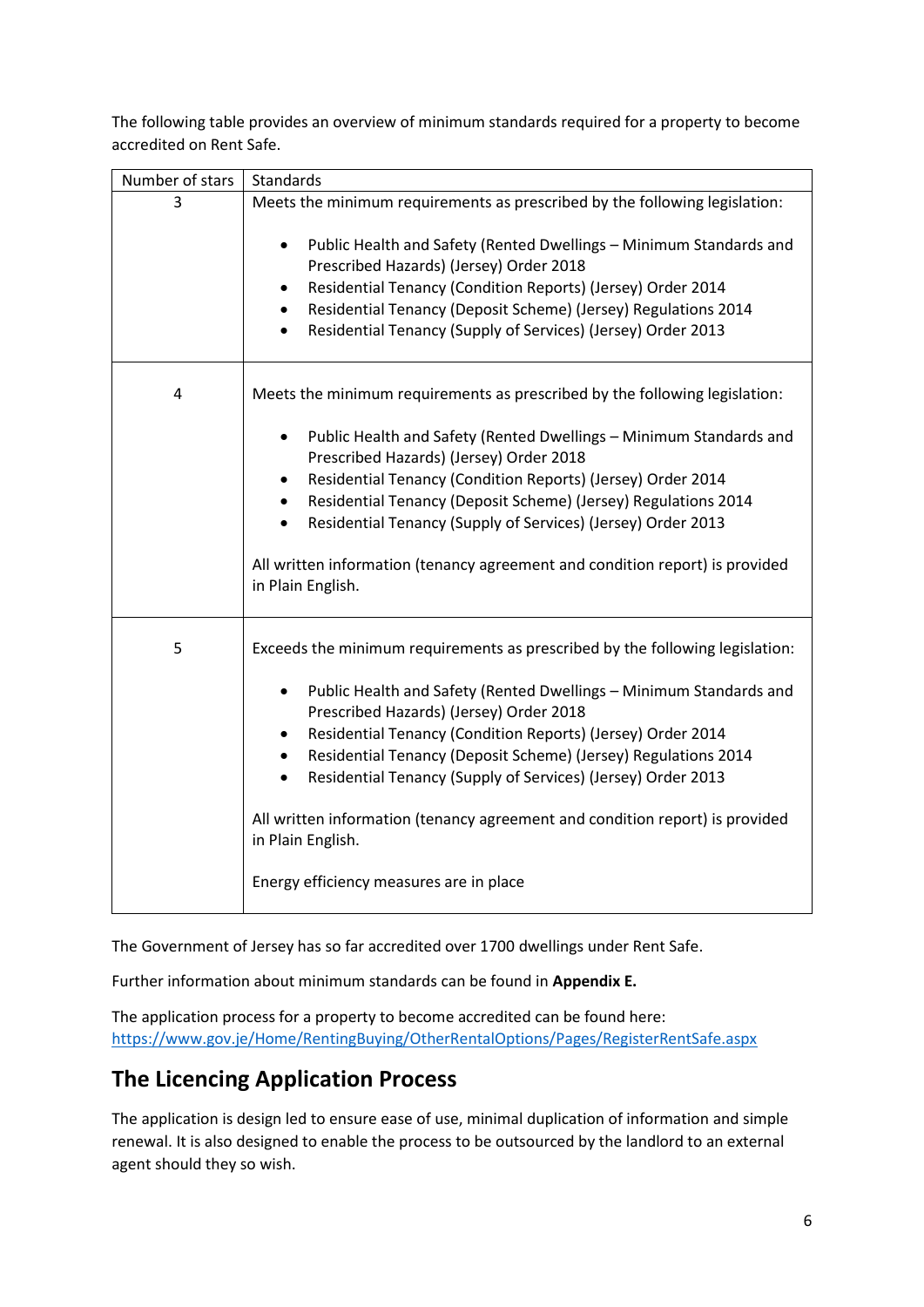A landlord, managing agent, letting agent or other registered body, for example an advocate, can apply for a licence for each private rental property via www.gov.je, which enables payment (if required) to be made electronically.

#### **Pre and post 31 Jan 2020**

The licensing scheme will have two application routes. One for those who apply on or before the 31 January 2020 and another for those that apply after 31 January 2020.

- If an application is received for a licence on or before the 31 January 2020 a licence will be automatically granted. The applicant (or applier on behalf of the applicant) will self-assess the property for legal compliance. A licence will be granted even if defects exist or there is failure to comply with tenancy or deposit legislation.
- Applications received after 31 January 2020 will be subject to inspection prior to the granting of a licence. Defects in the property or failure to comply with tenancy or deposit legislation may result in refusal of that application.

Flow diagrams representing each application process can be found in **Appendix F**

#### **Instances where a licence may be withdrawn or refused**

Failure to comply with the requirements of the scheme may result in revocation of a licence at the Minister's request or refusal to grant renewal of a licence. In either instance the landlord must ensure eviction of the tenant(s) follows a prescribed legal process laid down in the (Residential Tenancy (Jersey) Law 2011. In recognition of the serious impact the revocation of a licence may cause, this is considered a last option.

#### **Working with the Private Rental Sector**

Information is available to Landlords, Managing Agents, Letting Agents and other interested parties through:

- [www.gov.je](http://www.gov.je/)
- Publications
- Direct letters
- **•** Officer visits
- Signposting
- Training (the popular Breakfast Bites sessions and more)
- Rent Safe Accredited Managing Agents
- Rent Safe Accredited Letting Agents
- Third sector support
- Assessment of a property as part of a Rent Safe application

### **Charges and Fees**

The fee structure and worked examples are set out in **Appendix D**

Views on the proposed maximum charges and the charging mechanism are sought during consultation. Other options such as charging for missed inspections, re-inspections and increased fees for properties that Government actively have to seek out will be considered.